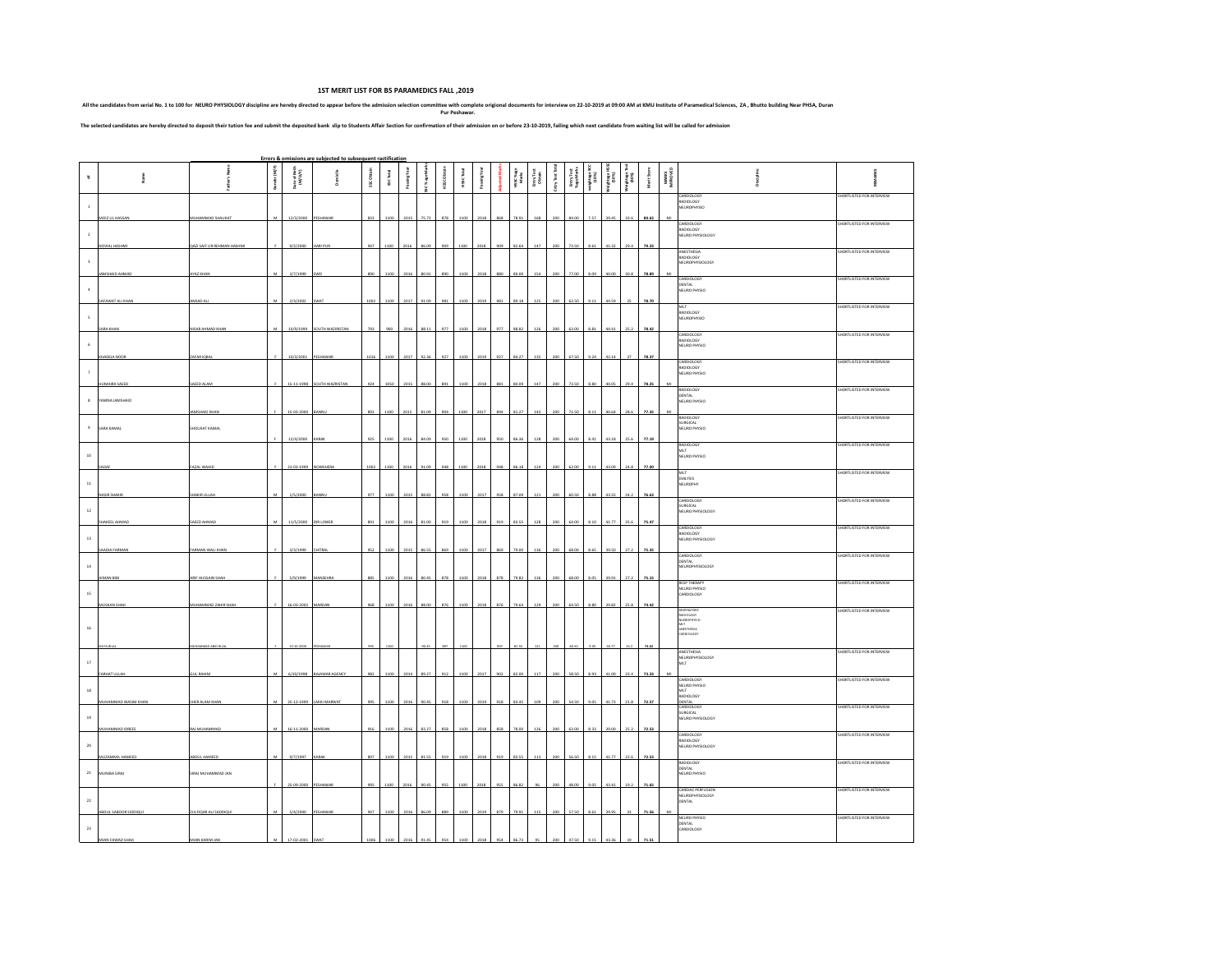|             |                           |                      |   |                     |                           |            |      |      |        |     |      |      |     |       |     |     |            |      |       |      |       |   | CARDIAC PERFUSION              | SHORTLISTED FOR INTERVIEW |
|-------------|---------------------------|----------------------|---|---------------------|---------------------------|------------|------|------|--------|-----|------|------|-----|-------|-----|-----|------------|------|-------|------|-------|---|--------------------------------|---------------------------|
| $\bf{24}$   |                           |                      |   |                     |                           |            |      |      |        |     |      |      |     |       |     |     |            |      |       |      |       |   | NEURO PHYSIO<br>EMERGENCY      |                           |
|             |                           |                      |   |                     |                           |            |      |      |        |     |      |      |     |       |     |     |            |      |       |      |       |   | CARDIOLOGY                     |                           |
|             | RABIA SHAWA               | <b>JAN PERVEZ</b>    |   | 10/4/2000           | HARSADDA                  | 1010       | 1100 | 2016 | 1.82   |     |      | 2013 | 862 |       |     |     | 57.00      | 9.18 | 39.18 | 22.8 | 71.16 |   | ANESTHESIA<br>CARDIOLOGY       | SHORTLISTED FOR INTERVIEW |
|             |                           |                      |   |                     |                           |            |      |      |        |     |      |      |     |       |     |     |            |      |       |      |       |   | RADIOLOGY                      |                           |
| 25          | KIRAN ZEB                 | ALAM ZEB             |   |                     |                           |            |      |      |        |     |      |      |     |       |     |     |            |      |       |      |       |   | NEURO PHYSIOLOGY               |                           |
|             |                           |                      |   | 31-03-20            |                           |            |      |      |        |     |      |      |     |       |     |     |            |      |       |      |       |   |                                |                           |
|             |                           |                      |   |                     |                           |            |      |      |        |     |      |      |     |       |     |     |            |      |       |      |       |   | ANESTHESIA<br>NELIROPHYSIOLOGY | SHORTLISTED FOR INTERVIEW |
| 26          | HER KEERAT KOR            | DARPAND SINGH        |   |                     |                           |            |      |      |        |     |      |      |     |       |     |     |            |      |       |      |       |   | CARDIAC PERFUSION              |                           |
|             |                           |                      |   | 27/10/1999 KOHAT    |                           | 887        | 1050 | 2015 | 34.48  |     | 1100 | 2018 | 89  | 31.27 |     |     |            |      | 40.64 | 21.  | 70.88 | M |                                |                           |
|             |                           |                      |   |                     |                           |            |      |      |        |     |      |      |     |       |     |     |            |      |       |      |       |   | EMERGENCY, NP                  | SHORTLISTED FOR INTERVIEW |
|             |                           |                      |   |                     |                           |            |      |      |        |     |      |      |     |       |     |     |            |      |       |      |       |   |                                |                           |
| $\sqrt{27}$ |                           |                      |   |                     |                           |            |      |      |        |     |      |      |     |       |     |     |            |      |       |      |       |   |                                |                           |
|             | RAMISH KUMAR              | SATNAM DAS           |   | $1.4 - 200$         | AURAKZA                   | 942        | 110  | 2016 | 85.64  |     |      | 2018 | 839 | 76.27 | 120 |     |            | 8.56 | 38.14 |      | 70.70 |   |                                |                           |
|             |                           |                      |   |                     |                           |            |      |      |        |     |      |      |     |       |     |     |            |      |       |      |       |   | ANESTHESIA<br><b>RADIOLOGY</b> | SHORTLISTED FOR INTERVIEW |
| 28          | AQSA DAUD KHAN            | MUHMMAD DAUD KHAN    |   |                     |                           |            |      |      |        |     |      |      |     |       |     |     |            |      |       |      |       |   | NEUROPHYSIOLOGY                |                           |
|             |                           |                      |   |                     |                           |            |      |      |        |     |      |      |     |       |     |     |            |      |       |      |       |   |                                |                           |
|             |                           |                      |   | 12/07/1999 PESHAWAR |                           | 957        | 1100 | 2016 | 87.00  |     | 1100 | 2018 | 886 | 80.55 | 108 | 200 | 54.00      | 8.70 | 40.27 | 21.6 | 70.57 |   | CARDIOLOGY                     | SHORTLISTED FOR INTERVIEW |
| 29          |                           |                      |   |                     |                           |            |      |      |        |     |      |      |     |       |     |     |            |      |       |      |       |   | <b>EMERGENCY</b>               |                           |
|             |                           |                      |   |                     |                           |            |      |      |        |     |      |      |     |       |     |     |            |      |       |      |       |   | NEUROPHYSIOLOGY                |                           |
|             | RAMSHA HAMID              | MUHAMMAD HAMID MUGHA |   | 19/7/2001           | PESHAWA                   |            |      |      |        |     |      |      |     |       |     |     |            |      |       |      |       |   |                                |                           |
|             |                           |                      |   |                     |                           |            |      |      |        |     |      |      |     |       |     |     |            |      |       |      |       |   | CARDIOLOGY<br>RADIOLOGY        | SHORTLISTED FOR INTERVIEW |
| $30\,$      |                           |                      |   |                     |                           |            |      |      |        |     |      |      |     |       |     |     |            |      |       |      |       |   | NEURO PHYSIO                   |                           |
|             |                           |                      |   | $24 - 10 -$         |                           |            |      |      |        |     |      |      |     |       |     |     |            |      |       |      |       |   |                                |                           |
|             |                           |                      |   |                     |                           |            |      |      |        |     |      |      |     |       |     |     |            |      |       |      |       |   | <b>RADIOLOGY</b>               | SHORTLISTED FOR INTERVIEW |
|             |                           |                      |   |                     |                           |            |      |      |        |     |      |      |     |       |     |     |            |      |       |      |       |   | <b>SURGICAL</b>                |                           |
| 31          |                           |                      |   |                     |                           |            |      |      |        |     |      |      |     |       |     |     |            |      |       |      |       |   | <b>NEUROPHYSIOLOGY</b>         |                           |
|             | MUBEEN FAZAL              | FAZAL RAB            |   | 7/4/2001            |                           |            |      |      |        |     |      |      |     |       |     |     |            |      |       |      | 70.2  |   |                                |                           |
|             |                           |                      |   |                     |                           |            |      |      |        |     |      |      |     |       |     |     |            |      |       |      |       |   | CARDIOLOGY<br>NEUROPHYSIOLOGY  | SHORTLISTED FOR INTERVIEW |
| 32          |                           |                      |   |                     |                           |            |      |      |        |     |      |      |     |       |     |     |            |      |       |      |       |   | SURGICAL                       |                           |
|             | <b>IUHAMMMAD HASSNAIN</b> | HUAB HUSSAIN         |   | 5/7/200             | ATA(KA)                   | <b>COR</b> | 100  | 2016 |        |     |      |      |     |       |     |     |            |      |       |      |       |   |                                |                           |
|             |                           |                      |   |                     |                           |            |      |      |        |     |      |      |     |       |     |     |            |      |       |      |       |   | <b>DIALYSIS</b>                | SHORTLISTED FOR INTERVIEW |
|             |                           |                      |   |                     |                           |            |      |      |        |     |      |      |     |       |     |     |            |      |       |      |       |   | <b>SURGICAL</b>                |                           |
| 33          |                           |                      |   |                     |                           |            |      |      |        |     |      |      |     |       |     |     |            |      |       |      |       |   | <b>NEUROPHYSIOLOGY</b>         |                           |
|             | FAZAL HAD                 | FAZAL GHAFOOI        |   | 3/2/2001            | <b>DIRLOWER</b>           | 87         |      | 201  | 19.8   |     |      |      | 83  |       |     |     |            |      |       | 24.  | 69.95 |   |                                |                           |
|             |                           |                      |   |                     |                           |            |      |      |        |     |      |      |     |       |     |     |            |      |       |      |       |   | CARDIOLOGY<br>RESP THERAPY     | SHORTLISTED FOR INTERVIEW |
| 34          |                           |                      |   |                     |                           |            |      |      |        |     |      |      |     |       |     |     |            |      |       |      |       |   | NEURO PHYSIO                   |                           |
|             |                           |                      |   |                     |                           | aa.        |      |      |        |     |      |      |     |       |     |     |            |      |       |      | 69.53 |   |                                |                           |
|             | <b>ABDUL AZIZ</b>         | <b>AFAR SHAH</b>     |   | 20-01-2000 MALAKAND |                           |            |      |      |        |     |      |      |     |       |     |     |            |      |       |      |       |   | CARDIOLOGY, NP                 | SHORTLISTED FOR INTERVIEW |
|             |                           |                      |   |                     |                           |            |      |      |        |     |      |      |     |       |     |     |            |      |       |      |       |   |                                |                           |
| 35          |                           |                      |   |                     |                           |            |      |      |        |     |      |      |     |       |     |     |            |      |       |      |       |   |                                |                           |
|             | UHAMMAD OWAIS IGBA        | MUHAMMAD IQBAL KHAN  |   | 25-9-2000           |                           | œ          |      | 201  |        |     | 110  |      |     | a sa  |     |     | 45C        | 899  |       | 18.7 | 69.51 |   |                                |                           |
|             |                           |                      |   |                     |                           |            |      |      |        |     |      |      |     |       |     |     |            |      |       |      |       |   | DENTAL                         | SHORTLISTED FOR INTERVIEW |
| $36\,$      |                           |                      |   |                     |                           |            |      |      |        |     |      |      |     |       |     |     |            |      |       |      |       |   |                                |                           |
|             | JAVAIRIA GUL              |                      |   |                     |                           |            |      |      |        |     |      |      |     |       |     |     |            |      |       |      |       |   | RADIOLOGY<br>NEURO PHYSIO      |                           |
|             |                           | REHMATH GUL          |   |                     |                           |            |      |      |        |     |      |      |     |       |     |     |            |      |       |      |       |   |                                |                           |
|             |                           |                      |   | 26-01-2001          | PESHAWAR                  | 948        | 1100 | 2016 | 86.18  | 872 | 1100 | 2019 | 862 | 78.36 | 108 | 200 | 54.00      | 8.62 | 39.18 | 21.6 | 69.40 |   |                                | SHORTLISTED FOR INTERVIEW |
|             |                           |                      |   |                     |                           |            |      |      |        |     |      |      |     |       |     |     |            |      |       |      |       |   |                                |                           |
| $37\,$      |                           |                      |   |                     |                           |            |      |      |        |     |      |      |     |       |     |     |            |      |       |      |       |   | RADIOLOGY                      |                           |
|             | ZAKA ULLAH KHATAB         | BADSHA ZAD GL        |   | 9/8/2000            | MARDAN                    | 957        | 1100 |      | 87.00  | oor | 1100 |      | 880 | o or  |     |     | 550        | 8.70 |       | 20.6 | 69.30 |   | EMERGENCY<br>NEURO             |                           |
|             |                           |                      |   |                     |                           |            |      |      |        |     |      |      |     |       |     |     |            |      |       |      |       |   | NEURO PHYSIO                   | SHORTLISTED FOR INTERVIEW |
| 38          | AYSHA NAWAZ               | ALLAH NAWAZ          |   |                     |                           |            |      |      |        |     |      |      |     |       |     |     |            |      |       |      |       |   |                                |                           |
|             |                           |                      |   | 10.07.3             |                           |            |      |      |        |     |      |      |     |       |     |     |            |      |       |      |       |   |                                |                           |
|             |                           |                      |   |                     |                           |            |      |      |        |     |      |      |     |       |     |     |            |      |       |      |       |   | CARDIOLOGY                     | SHORTLISTED FOR INTERVIEW |
|             |                           |                      |   |                     |                           |            |      |      |        |     |      |      |     |       |     |     |            |      |       |      |       |   | RADIOLOGY                      |                           |
| 39          |                           |                      |   |                     |                           |            |      |      |        |     |      |      |     |       |     |     |            |      |       |      |       |   | SURGICAL                       |                           |
|             | VOUBAHAR                  | NIAMAT KHAN          |   | 30-04-2000          | <b>HYBER</b>              |            |      | 2016 | 78 F.A |     | 1100 | 201  | oc: | 78.82 |     |     | $A \alpha$ |      | 6.4   |      | 68.87 |   | MLT<br>ANESTHES                |                           |
|             |                           |                      |   |                     |                           |            |      |      |        |     |      |      |     |       |     |     |            |      |       |      |       |   | SURGICAL                       | SHORTLISTED FOR INTERVIEW |
| $40\,$      |                           |                      |   |                     |                           |            |      |      |        |     |      |      |     |       |     |     |            |      |       |      |       |   | NEURO PHSYIO<br>RESP THERAPY   |                           |
|             |                           |                      | M |                     |                           |            |      |      |        |     |      |      |     |       |     | 20C |            |      |       |      |       |   |                                |                           |
|             | FARHAN ZIA                | HAJULAR              |   | 1/2/2001            | CHARSADDA                 | 954        | 1100 | 2017 | 86.73  | 912 | 1100 | 2019 | 912 | 82.91 |     |     | 46.50      | 8.67 | 41.45 | 18.6 | 68.73 |   | RADIOLOGY                      | SHORTLISTED FOR INTERVIEW |
|             |                           |                      |   |                     |                           |            |      |      |        |     |      |      |     |       |     |     |            |      |       |      |       |   | CARDIOLOGY                     |                           |
| $41\,$      | SAMAN REHMAN              | FAZAL REHMANO        |   |                     |                           |            |      |      |        |     |      |      |     |       |     |     |            |      |       |      |       |   | NEURO PHYSIOLOGY               |                           |
|             |                           |                      |   | 22.03.200           | NORTH WAZIRISTAN<br>GENCY |            |      |      |        |     |      |      |     |       |     |     |            |      |       |      | co 1  |   |                                |                           |
|             |                           |                      |   |                     |                           |            |      |      |        |     |      |      |     |       |     |     |            |      |       |      |       |   | NEURO PHYSIOLOGY               | SHORTLISTED FOR INTERVIEW |
| $42\,$      |                           |                      |   |                     |                           |            |      |      |        |     |      |      |     |       |     |     |            |      |       |      |       |   | MLT<br>RADIOLOGY               |                           |
|             |                           |                      |   |                     |                           |            |      |      |        |     |      |      |     |       |     |     |            |      |       |      |       |   |                                |                           |
|             | KHUSHMALA KHATTAK         | SIRAJ NABI           |   | 4/1/2002            | NOWSHERA                  |            |      |      | 90.82  |     |      |      |     | 1.64  |     |     |            |      | 40.82 |      | 68.50 |   | NEURO PHYSIO                   | SHORTLISTED FOR INTERVIEW |
|             |                           |                      |   |                     |                           |            |      |      |        |     |      |      |     |       |     |     |            |      |       |      |       |   | ANESTHESIA                     |                           |
| $4\bar{3}$  |                           |                      |   |                     |                           |            |      |      |        |     |      |      |     |       |     |     |            |      |       |      |       |   | <b>EMERGENCY</b>               |                           |
|             | AROON KAMA                | MOHAMMAD DIN         |   | 1/3/2000            | <b>CHARSADDA</b>          | 845        | 1100 | 2015 | 76.82  | 797 | 110  |      | 787 | 71.55 |     |     | 60.50      | 7.68 | 35.77 | 24.3 | 67.65 |   |                                |                           |
|             |                           |                      |   |                     |                           |            |      |      |        |     |      |      |     |       |     |     |            |      |       |      |       |   | CARDIOLOGY                     | SHORTLISTED FOR INTERVIEW |
| $_{\rm 44}$ |                           |                      |   |                     |                           |            |      |      |        |     |      |      |     |       |     |     |            |      |       |      |       |   | DENTAL<br>NEUROPHYSIOLOGY      |                           |
|             |                           |                      |   |                     |                           | 847        |      |      |        |     |      |      | 84  | 76.83 |     |     |            |      | tR 4  |      |       |   |                                |                           |
|             | AWISH                     | ANWAR KHAM           |   | 3/8/2002            | <b>FATA(KA)</b>           |            |      |      |        |     |      |      |     |       |     |     |            |      |       |      | 67.5  |   | ANESTHESIA                     | SHORTLISTED FOR INTERVIEW |
|             |                           |                      |   |                     |                           |            |      |      |        |     |      |      |     |       |     |     |            |      |       |      |       |   | SURGICAL                       |                           |
| $45\,$      |                           |                      |   |                     |                           |            |      |      |        |     |      |      |     |       |     |     |            |      |       |      |       |   | NEUROPHYSIOLOGY                |                           |
|             | ADNAN MUHAMMAD            | NIAZ MUHAMMAD        | M | 1/1/2000            | FATA                      | 905        | 1100 | 2015 | 82.27  |     |      | 2017 | 880 | n nr  |     |     | 48.00      | 8.23 | 40.00 | 19.2 | 67.43 |   |                                |                           |
|             |                           |                      |   |                     |                           |            |      |      |        |     |      |      |     |       |     |     |            |      |       |      |       |   | ANESTHESIA<br>CARDIOLOGY       | SHORTLISTED FOR INTERVIEW |
| $46\,$      |                           |                      |   |                     |                           |            |      |      |        |     |      |      |     |       |     |     |            |      |       |      |       |   | NEURO PHYSIOLOGY               |                           |
|             | HAMMAD YAHY               | AZRAT AL             |   |                     |                           |            |      |      |        |     |      |      |     |       |     |     |            |      |       |      |       |   |                                |                           |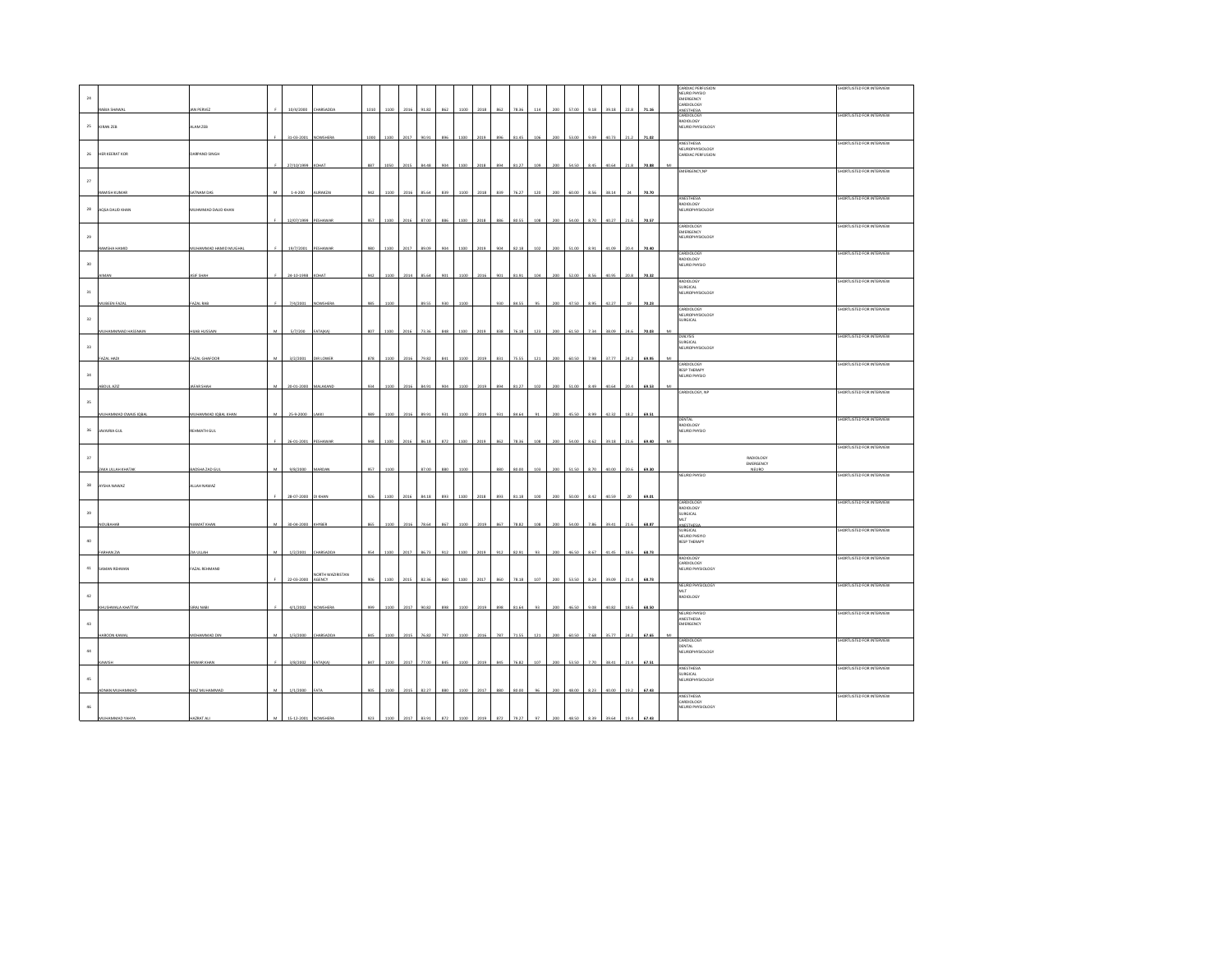|               |                      |                           |            |                  |     |      |      |       |     |      |      |     |       |     |       |      |       |      |       |                                                           | SHORTLISTED FOR INTERVIEW |
|---------------|----------------------|---------------------------|------------|------------------|-----|------|------|-------|-----|------|------|-----|-------|-----|-------|------|-------|------|-------|-----------------------------------------------------------|---------------------------|
| 47            |                      |                           |            |                  |     |      |      |       |     |      |      |     |       |     |       |      |       |      |       | DIALYSIS<br>CARDIOLOGY<br>NEUROPHYSIOLOGY                 |                           |
|               | JAVERIA AFRIDI       | AZMAT ULLAH               | 19/6/2001  | <b>HYBER</b>     | 972 | 1100 | 201  |       |     |      |      |     | 82.82 |     |       | 8.84 | 41.4  | 15.6 | 65.85 | RADIOLOGY SURGICAL                                        | SHORTLISTED FOR INTERVIEW |
| $48\,$        | ANEES WADUD          | BOUL WADUD                |            |                  |     |      |      |       |     |      |      |     |       |     |       |      |       |      |       | <b>NEUROPHYSIO</b>                                        |                           |
|               |                      |                           |            |                  |     |      |      |       |     |      |      |     |       |     |       |      |       |      |       |                                                           |                           |
|               |                      |                           |            |                  |     |      |      |       |     |      |      |     |       |     |       |      |       |      |       | NEUROPHYSIOLOGY                                           | HORTLISTED FOR INTERVIEW  |
| $\bf 49$      |                      |                           |            |                  |     |      |      |       |     |      |      |     |       |     |       |      |       |      |       |                                                           |                           |
|               | <b>JOMAN AL</b>      | MIAD AL                   | 15/11/200  | <b>WAB</b>       | 984 | 1100 | 2017 | 89.4  |     |      |      |     |       |     |       |      | 38.11 | 18   | 65.73 |                                                           | SHORTLISTED FOR INTERVIEW |
| 50            |                      |                           |            |                  |     |      |      |       |     |      |      |     |       |     |       |      |       |      |       | DENTAL<br>SURGICAL<br>NEUROPHY                            |                           |
|               | MN ULLAH             | SLAM SHAH                 | 27/02/2000 | PESHAWAR         | 921 | 110  | 2017 |       |     |      |      |     |       |     |       |      | 37.9  |      | 65.68 |                                                           |                           |
|               |                      |                           |            |                  |     |      |      |       |     |      |      |     |       |     |       |      |       |      |       | <b>RADIOLOGY</b><br>CARDIOLLOGY<br>NEURO PHYSIO           | SHORTLISTED FOR INTERVIEW |
| $\mathsf{S1}$ |                      |                           |            |                  |     |      |      |       |     |      |      |     |       |     |       |      |       |      |       |                                                           |                           |
|               | YED YOUNAS ALL SH    | UHAMMAD ZAHIR SH          | 6/2/2001   | <b>UOCI MARV</b> |     |      |      |       |     |      |      |     |       |     |       |      | 38.7  |      |       |                                                           | ORTLISTED FOR INTERVIEW   |
| $^{\rm S2}$   |                      |                           |            |                  |     |      |      |       |     |      |      |     |       |     |       |      |       |      |       | CARDIOLOGY<br>NEURO PHYSIO<br>ANESTHESIA                  |                           |
|               | UMMAYA RIAZ          | RIAZ MUHAMMAI             | 9/3/2001   | NOWSHERA         | 933 | 1100 | 2016 | 84.87 | 917 |      |      |     | 83 O  |     |       | 8.45 | 41.51 |      | 65.58 |                                                           | SHORTLISTED FOR INTERVIEW |
| $^{\rm S3}$   |                      |                           |            |                  |     |      |      |       |     |      |      |     |       |     |       |      |       |      |       | ANESTHESIA<br>RADIOLOGY<br>NEUROPHYSIOLOGY                |                           |
|               | <b>NEEB BASE</b>     |                           |            |                  |     |      |      |       |     |      |      |     |       |     |       |      |       |      |       |                                                           |                           |
|               |                      |                           |            |                  |     |      |      |       |     |      |      |     |       |     |       |      |       |      |       | ANESTHESIA                                                | SHORTLISTED FOR INTERVIEW |
| 54            | MUHAMMAD ASIF REHMAN | MEHER REHMAN              |            |                  |     |      |      |       |     |      |      |     |       |     |       |      |       |      |       | CARDIOLOGY<br>EMERGENCY<br><b>MLT</b>                     |                           |
|               |                      |                           | 9/2000     |                  | 821 |      |      |       |     |      |      |     |       |     |       |      | 38.82 |      | 65.28 | .<br>IRGICA                                               |                           |
| $^{\rm{55}}$  | SUFAID ALI           | AWAB ALI                  |            |                  |     |      |      |       |     |      |      |     |       |     |       |      |       |      |       |                                                           | HORTLISTED FOR INTERVIEW  |
|               |                      |                           | 10/4/1999  | <b>WAB</b>       | 932 | 1100 | 2015 | 84.73 | 821 | 1100 | 2017 | 82  | 74.6  |     | 47.5  | 8.47 | 37.3  |      | 64.79 |                                                           |                           |
|               |                      |                           |            |                  |     |      |      |       |     |      |      |     |       |     |       |      |       |      |       | CARDIOLOGY<br>SURGICAL<br>NEURO PHYSIO                    | SHORTLISTED FOR INTERVIEW |
| 56            |                      |                           |            |                  |     |      |      |       |     |      |      |     |       |     |       |      |       |      |       |                                                           |                           |
|               | ADIL UR REHMAN       | <b>TAHIR UR REHMAI</b>    | 26-07-1998 | <b>SWABI</b>     | 881 | 1100 | 2017 | 80.09 |     | 110  | 2019 | 892 | 81.09 |     | 40.0  | 8.01 | 40.55 |      | 64.55 | ANESTHESIA                                                | HORTLISTED FOR INTER      |
| $\mathsf{57}$ |                      |                           |            |                  |     |      |      |       |     |      |      |     |       |     |       |      |       |      |       | <b>RADIOLOGY</b><br><b>NEUROPHYSIOLOGY</b>                |                           |
|               | <b>AQSA SHAHID</b>   | HAHID IQBA                | 10/25/2000 | PESHAWAR         | 966 | 105  | 201  |       |     | 1100 | 2018 | 874 | 79.45 |     | 39.0  | 9.20 | 39.73 | 15.6 | 64.53 |                                                           |                           |
|               |                      |                           |            |                  |     |      |      |       |     |      |      |     |       |     |       |      |       |      |       | CARDIOLOGY<br>EMERGENCY<br>NEUROPHYSIO                    | HORTLISTED FOR INTERVIEW  |
| $^{\rm S8}$   |                      |                           |            |                  |     |      |      |       |     |      |      |     |       |     |       |      |       |      |       |                                                           |                           |
|               | SYED AWAIS ALI SHAH  | SYED NIAZ ALI SHAH        | 9/1/2002   | PESHAWAR         | 925 | 1100 | 2017 | 84.09 | 820 | 1100 | 2019 | 820 | 74.55 | 200 | 47.00 | 8.41 | 37.27 | 18.1 | 64.48 |                                                           | SHORTLISTED FOR INTERVIEW |
| 59            |                      |                           |            |                  |     |      |      |       |     |      |      |     |       |     |       |      |       |      |       |                                                           |                           |
|               | ALMAN AHMAD          | <b>SYED MUHAMMAD KHAN</b> | 15-2-2000  |                  | 867 | 1100 | 2015 | 78.82 |     |      |      |     | 74.7  |     |       | 7.88 | 37.36 | 19.2 | 64.45 |                                                           |                           |
|               |                      |                           |            |                  |     |      |      |       |     |      |      |     |       |     |       |      |       |      |       | CARDIAC PERFUSION<br>SURGICAL<br>NEUROPHYSIOLOGY          | ORTLISTED FOR INTER       |
| 60            | MUHAMMAD ABID        | <b>CHAISTA GUL</b>        |            |                  |     |      |      |       |     |      |      |     |       |     |       |      |       |      |       |                                                           |                           |
|               |                      |                           | 1/3/1999   | PESHAWAR         | 898 |      | 201  |       |     |      | 2017 | 799 | 72.64 |     |       | 16   | 36.32 | 19.6 | 64.08 |                                                           | HORTLISTED FOR INTERVIEW  |
| $61\,$        |                      |                           |            |                  |     |      |      |       |     |      |      |     |       |     |       |      |       |      |       | CARDIAD PERFUSION<br>EMERGENCY<br>NEURO PHYSIO            |                           |
|               | HRA KHAP             | EWAR KHA                  | 15-05-1999 | ESHAWAR          |     |      |      |       |     |      |      |     |       |     |       | 7.47 | 2011  |      | 63.80 |                                                           |                           |
|               |                      |                           |            |                  |     |      |      |       |     |      |      |     |       |     |       |      |       |      |       | ANESTHESIA                                                | SHORTLISTED FOR INTERVIEW |
| $62\,$        |                      |                           |            |                  |     |      |      |       |     |      |      |     |       |     |       |      |       |      |       | RADIOLOGY<br>NEURO PHYSIO                                 |                           |
|               | CHURRAM ZAHID        | AHID ULLAH                | 10/2/2000  | ARAB             |     |      | 2016 |       |     |      |      |     |       |     |       |      |       |      | 63.75 | EMERGENCY                                                 | SHORTLISTED FOR INTERVIEW |
| $63\,$        |                      |                           |            |                  |     |      |      |       |     |      |      |     |       |     |       |      |       |      |       | SURGICAL<br>NEURO PHYSIO                                  |                           |
|               | DNAN SAM             | AID MUHAMM                | 15-01-1999 | <b>IRLOWER</b>   | 978 | 1100 | 201  |       |     |      |      |     |       |     |       | i od | 38.73 |      | 63.62 |                                                           |                           |
|               |                      |                           |            |                  |     |      |      |       |     |      |      |     |       |     |       |      |       |      |       | RADIOLOGY<br>CARDIOLOGY<br>NEURO PHYSIOLOGY               | SHORTLISTED FOR INTERVIEW |
| $_{\rm 64}$   | ROSHANA ASIF         | ASIF SAMAD                |            |                  |     |      |      |       |     |      |      |     |       |     |       |      |       |      |       |                                                           |                           |
|               |                      |                           | 18-12-1999 |                  |     |      |      |       |     |      |      |     |       |     |       |      |       |      |       | MLT                                                       | SHORTLISTED FOR INTERVIEW |
| 65            |                      |                           |            |                  |     |      |      |       |     |      |      |     |       |     |       |      |       |      |       | INGI<br>DIALYSIS<br>NEURO PHYSIO                          |                           |
|               | AIS JAMA             | BOUL NASI                 | 10/10/2001 |                  |     |      | 201  |       |     |      |      |     |       |     |       |      |       |      | 63.33 |                                                           | SHORTLISTED FOR INTERVIEW |
| 66            |                      |                           |            |                  |     |      |      |       |     |      |      |     |       |     |       |      |       |      |       | CARDIOLOGY<br>SURGICAL<br>NEURO PHYSIO                    |                           |
|               | <b>ALIKAT LILLA</b>  | <b>ARTAJ KHA</b>          | 2/11/1998  | AIOUR            |     |      |      |       |     |      |      |     |       |     |       |      |       |      | 63.24 |                                                           |                           |
|               |                      |                           |            |                  |     |      |      |       |     |      |      |     |       |     |       |      |       |      |       | DENTAL, NP                                                | SHORTLISTED FOR INTERVIEW |
| $_{\rm 67}$   |                      |                           |            |                  |     |      |      |       |     |      |      |     |       |     |       |      |       |      |       |                                                           |                           |
|               | AMAL NASAR           | AHID UR REHMA             | 10-3-20011 | <b>IANGI</b>     |     | 110  | 2016 |       |     |      |      |     |       |     |       |      |       |      | 63.10 | CARDIOLOGY                                                | SHORTLISTED FOR INTERVIEW |
| 68            |                      |                           |            |                  |     |      |      |       |     |      |      |     |       |     |       |      |       |      |       | MOIOLOGY                                                  |                           |
|               | USHRA KALEEM         | ALEEM ULLA                | 5/8/1999   | HARSADDA         |     |      |      |       |     |      |      |     |       |     |       |      |       |      |       | NEURO PHYSIOLOG                                           |                           |
|               |                      |                           |            |                  |     |      |      |       |     |      |      |     |       |     |       |      |       |      |       | DENTAL<br>RADIOLOGY<br>ANESTHESIA                         | SHORTLISTED FOR INTERVIEW |
| 69            |                      |                           |            |                  |     |      |      |       |     |      |      |     |       |     |       |      |       |      |       | <b>DIALYSIS</b>                                           |                           |
|               |                      |                           |            |                  |     |      |      |       |     |      |      |     |       |     |       |      |       |      |       |                                                           | SHORTLISTED FOR INTERVIEW |
| $70\,$        |                      |                           |            |                  |     |      |      |       |     |      |      |     |       |     |       |      |       |      |       | DIALYSIS<br>NEURO PHYSII<br>MLT<br>CARDIOLOGY<br>SURGICAL |                           |
|               | <b>RIS ASLAM</b>     | ASLAM MUHAMMAI            | 15-04-2000 |                  |     |      | 2016 | 69.18 | 88  |      |      |     |       |     |       | 6.97 |       |      | 62.81 |                                                           |                           |
|               |                      |                           |            |                  |     |      |      |       |     |      |      |     |       |     |       |      |       |      |       |                                                           | SHORTLISTED FOR INTERVIEW |
| $71\,$        |                      |                           |            |                  |     |      |      |       |     |      |      |     |       |     |       |      |       |      |       | MLT<br>RADIOLOGY<br>NEUROPHY                              |                           |
|               | IAN ULLA             | AL ROO                    | 20/7/2000  |                  |     |      |      |       |     |      |      |     |       |     |       |      |       |      |       |                                                           | SHORTLISTED FOR INTERVIEW |
| $\, 72$       |                      |                           |            |                  |     |      |      |       |     |      |      |     |       |     |       |      |       |      |       |                                                           |                           |
|               |                      |                           |            |                  |     |      |      |       |     |      |      |     |       |     |       |      |       |      |       |                                                           |                           |
|               |                      |                           |            |                  |     |      |      |       |     |      |      |     |       |     |       |      |       |      |       |                                                           | SHORTLISTED FOR INTERVIEW |
| $73\,$        |                      |                           |            |                  |     |      |      |       |     |      |      |     |       |     |       |      |       |      |       | RADIOLOGY<br>DENTAL                                       |                           |
|               | AMEEZ ALI SHAH       | <b>HMED SHAH</b>          | 10/2/2002  | <b>URLOWER</b>   | 926 | 110  |      | 84.18 | 85  |      |      |     | 77.73 |     |       | 8.42 | 38.88 |      | 62.48 | NEUROPHYSIOLOGY                                           | SHORTLISTED FOR INTERVIEW |
| $_{\rm 74}$   |                      |                           |            |                  |     |      |      |       |     |      |      |     |       |     |       |      |       |      |       | CARDIOLOGY<br>SURGICAL<br>NEURO PHYSIOLOGY                |                           |
|               |                      |                           |            |                  |     |      |      |       |     |      |      |     |       |     |       |      |       |      |       |                                                           |                           |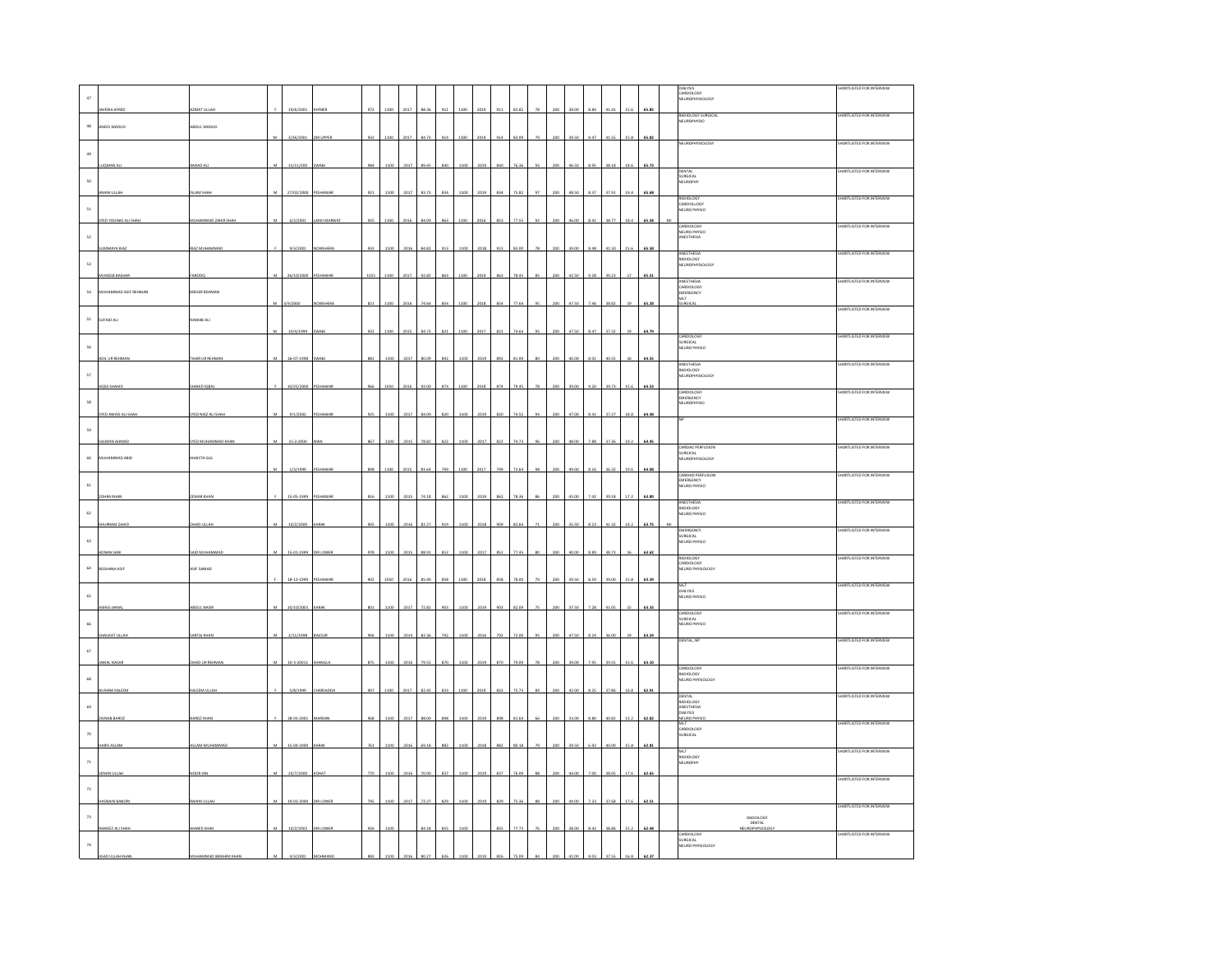|                    |                       |                        |                |                    |                 |                 |      |      |       |                 |      |      |     |      |         |       |       |       |       |                                                             | <b>HORTLISTED FOR INTERVIEW</b>  |
|--------------------|-----------------------|------------------------|----------------|--------------------|-----------------|-----------------|------|------|-------|-----------------|------|------|-----|------|---------|-------|-------|-------|-------|-------------------------------------------------------------|----------------------------------|
| 75                 |                       |                        |                |                    |                 |                 |      |      |       |                 |      |      |     |      |         |       |       |       |       |                                                             |                                  |
|                    | SHMALA YOUSAFZAI      | AMRAN HUSSAI           |                | 11/4/2001          | ESHAWAI         | 988             | 1100 | 2017 |       |                 | 110  |      |     |      |         |       |       |       | 62.28 | ANESTHESIA                                                  | <b>SHORTLISTED FOR INTERVIEW</b> |
| $76\,$             |                       |                        |                |                    |                 |                 |      |      |       |                 |      |      |     |      |         |       |       |       |       | RESPIRATORY<br>NEUROPHYSIOLOGY                              |                                  |
|                    |                       |                        |                |                    |                 |                 |      |      |       |                 |      |      |     |      |         |       |       |       |       |                                                             | HORTLISTED FOR INTERVIEW         |
| $_{\rm 77}$        |                       |                        |                |                    |                 |                 |      |      |       |                 |      |      |     |      |         |       |       |       |       | CARDIOLOGY<br>RADIOLOGY<br>NEURO PHYSIO                     |                                  |
|                    | HAMMAD ANEE           | AJI SPINZAR GU         |                | 10/9/1999          |                 |                 |      |      |       |                 |      |      |     |      |         |       |       |       | 61.55 |                                                             |                                  |
|                    |                       |                        |                |                    |                 |                 |      |      |       |                 |      |      |     |      |         |       |       |       |       | CARDIOLOGY<br>DENTAL<br>NEURO PHYSIO                        | HORTLISTED FOR INTERVIEW         |
| ${\bf 78}$         |                       |                        |                |                    |                 |                 |      |      |       |                 |      |      |     |      |         |       |       |       |       |                                                             |                                  |
|                    | XA KHA!               | <b>CAIN ULLAH KHAI</b> |                | 15-03-2000         |                 |                 |      |      |       |                 |      |      |     |      |         |       |       |       | 51.5  | DIALYSIS                                                    | SHORTLISTED FOR INTERVIEW        |
| $79\,$             |                       |                        |                |                    |                 |                 |      |      |       |                 |      |      |     |      |         |       |       |       |       | CARDIOLOGY<br>NEURO PHYSIO                                  |                                  |
|                    | MA TANVEE             | <b>ANVEER KHAN</b>     |                | 22-10-2000         |                 | 978             | 110  | 201  |       |                 |      |      |     |      |         |       |       |       |       |                                                             | HORTLISTED FOR INTERVIEW         |
| $_{\rm 80}$        |                       |                        |                |                    |                 |                 |      |      |       |                 |      |      |     |      |         |       |       |       |       | ANESTHESIA<br>RADIOLOGY<br><b>NEUROPHYSIOLOGY</b>           |                                  |
|                    |                       | HAFIQUR REHMAN         |                | 9/4/1999           |                 |                 | 110  | 2016 | 735   |                 |      |      |     |      |         |       |       |       | 61.3  |                                                             |                                  |
|                    |                       |                        |                |                    |                 |                 |      |      |       |                 |      |      |     |      |         |       |       |       |       | DIALYSIS<br>CARDIAC PERFUSION                               | SHORTLISTED FOR INTERVIEW        |
| $^{\rm 81}$        |                       |                        |                |                    |                 |                 |      |      |       |                 |      |      |     |      |         |       |       |       |       | NEURO PHYSIO                                                |                                  |
|                    |                       |                        |                |                    |                 |                 |      |      |       |                 |      |      |     |      |         |       |       |       |       | CARDIAC PERFUSION                                           | SHORTLISTED FOR INTERVIEW        |
| 82                 | MUQADAS UAZ KHATTAK   | MUHAMMAD UAZ KHATTAK   |                |                    |                 |                 |      |      |       |                 |      |      |     |      |         |       |       |       |       | RADIOLOGY<br>NEURO PHYSIOLOGY                               |                                  |
|                    |                       |                        |                | 21-08-2001         | ESHAV           | 933             |      |      |       |                 |      |      |     |      |         |       |       |       |       |                                                             |                                  |
| $^{\rm 83}$        |                       |                        |                |                    |                 |                 |      |      |       |                 |      |      |     |      |         |       |       |       |       | SURGICAL<br>NEUROPHYSIOLOGY<br>RESPIRATORT THERAPY          | HORTLISTED FOR INTERVIEW         |
|                    |                       | AHIM SHA               |                | 2/1/2001           |                 |                 |      | 2017 |       |                 |      |      |     |      |         |       |       |       | 60.95 |                                                             |                                  |
|                    |                       |                        |                |                    |                 |                 |      |      |       |                 |      |      |     |      |         |       |       |       |       | EMERGENCY                                                   | SHORTLISTED FOR INTERVIEW        |
| $^{\rm 84}$        |                       |                        |                |                    |                 |                 |      |      |       |                 |      |      |     |      |         |       |       |       |       | DENTAL<br>DENTAL<br>NEUROPHYSIOLOGY                         |                                  |
|                    | <b>AEHREEN HABI</b>   | ABIB UR REHMAN         |                | 1/1/2002           | NOWSHERA        | 817             | 1100 | 2017 | 74.2  |                 | 110  | 2019 |     |      |         | 33.00 |       |       | 60.58 | CARDIOLOGY                                                  | HORTLISTED FOR INTERVIEW         |
| 85                 |                       |                        |                |                    |                 |                 |      |      |       |                 |      |      |     |      |         |       |       |       |       | SURGICAL<br>NEURO PHYSIOLOGY                                |                                  |
|                    | MAD HASSAI            | AUSLIM JAN             |                | 23-3-2001          | ARA             | 880             |      | on:  |       |                 |      |      |     |      |         |       |       |       |       |                                                             | HORTLISTED FOR INTERVIEW         |
| 86                 |                       |                        |                |                    |                 |                 |      |      |       |                 |      |      |     |      |         |       |       |       |       | ANESTHESIA<br>ICU<br>NEUROPHYSIOLOGY                        |                                  |
|                    | MAZHAR ALI KHAM       | SABZ ALI KHAN          |                | 2/2/2002           | PESHAWAI        | 896             | 1100 | 2017 | 81.4  | 823             | 110  |      | 82  |      |         | 37.0  |       |       | 60.35 |                                                             |                                  |
|                    |                       |                        |                |                    |                 |                 |      |      |       |                 |      |      |     |      |         |       |       |       |       | <b>EMERGENCY</b><br>SURGICAL<br>SURGICAL<br>NEUROPHYSIOLOGY | SHORTLISTED FOR INTERVIEW        |
| $^{\rm 87}$        |                       |                        |                |                    |                 |                 |      |      |       |                 |      |      |     |      |         |       |       |       |       |                                                             |                                  |
|                    | MRAN ULLAH            | BAKHTAWAR SHA          |                | 1/1/2001           | <b>AJAUR</b>    | 826             | 1100 | 2016 | 15.0  |                 | 10   | 2019 |     |      |         |       |       |       | 59.9  | CARDIOLOG <sup>®</sup>                                      | <b>HORTLISTED FOR INTERVIEV</b>  |
| $^{\rm 88}$        |                       |                        |                |                    |                 |                 |      |      |       |                 |      |      |     |      |         |       |       |       |       | EMERGENCY<br><b>SURGICAL</b>                                |                                  |
|                    | ASIF NAWAZ            | NUHAMMAD SAEED         | $\overline{M}$ | 4/3/1997           | <b>FR</b> KOHAT | 793             | 1050 | 2013 | 75.52 | $\overline{37}$ | 1100 | 2019 | 87: |      | .<br>Ба |       | 755   | 39.68 | 59.83 |                                                             | HORTLISTED FOR INTERVIEW         |
| $_{89}$            |                       |                        |                |                    |                 |                 |      |      |       |                 |      |      |     |      |         |       |       |       |       | Neuro Physiology<br>EMERGENCY<br>SURGICAL                   |                                  |
|                    | AIZ MUHA              | <b>SABER KHAN</b>      |                | 25-06-2000         | ESHAWAI         | 84 <sup>°</sup> | 1100 | 201  |       |                 |      |      |     |      |         |       |       |       |       |                                                             |                                  |
|                    |                       |                        |                |                    |                 |                 |      |      |       |                 |      |      |     |      |         |       |       |       |       | MLT<br>NILI<br>CARDIOLOGY<br>NEURO PHYSIOLOGY               | SHORTLISTED FOR INTERVIEW        |
| $90\,$             | HABIBA GUL            | <b>IQBAL HUSSAIN</b>   |                |                    |                 |                 |      |      |       |                 |      |      |     |      |         |       |       |       |       |                                                             |                                  |
|                    |                       |                        |                | 5/10/1997 MALAKAND |                 | 967             | 1100 | 2016 | 87.9  |                 | 110  | 2018 |     |      |         |       |       |       | 59.00 |                                                             | SHORTLISTED FOR INTERVIEW        |
| $\mathfrak{g}_1$   |                       |                        |                |                    |                 |                 |      |      |       |                 |      |      |     |      |         |       |       |       |       | RESP THERAPY<br>SURGICAL<br>NEURO PHYSIO                    |                                  |
|                    | MAN KHA               | ULTAN HAMIC            | M              | 15-01-2002         | <b>DIRLOWER</b> | 839             | 1050 | 2017 | 20 O  |                 |      | 2019 |     | ic 7 |         |       | a dia |       |       | URGICAL, NF                                                 | HORTLISTED FOR INTERVIEW         |
| $\mathfrak{g}_{2}$ |                       |                        |                |                    |                 |                 |      |      |       |                 |      |      |     |      |         |       |       |       |       |                                                             |                                  |
|                    | ADDEQ UR REHMAN       | AL REHMA               |                | 12/12/2000         | ESHAWAR         |                 |      |      |       |                 |      |      |     |      |         |       |       |       |       |                                                             |                                  |
|                    |                       |                        |                |                    |                 |                 |      |      |       |                 |      |      |     |      |         |       |       |       |       | CARDIOLOGY<br>RADIOLOGY<br>RADIOLOGY<br>NEUROPHYSIO         | SHORTLISTED FOR INTERVIEW        |
| 93                 |                       |                        |                |                    |                 |                 |      |      |       |                 |      |      |     |      |         |       |       |       |       |                                                             |                                  |
|                    | AVIRIA BEGUM          | <b>SULTAN MAHMOOD</b>  |                | 1/8/2001           | <b>DIRLOWER</b> | 917             | 1100 | 2017 | 83.3  |                 | 110  | 2019 |     |      |         | 30.50 |       |       |       | MLT<br>DIALYSIS                                             | SHORTLISTED FOR INTERVIEW        |
| $\mathbf{94}$      | ASAD ULLAH            | HAHOOD KHAN            |                |                    |                 |                 |      |      |       |                 |      |      |     |      |         |       |       |       |       | NEURO PHYSIO                                                |                                  |
|                    |                       |                        |                | 3/2/2001           | <b>AICH IF</b>  |                 |      |      |       |                 |      |      |     |      |         |       |       |       |       |                                                             | HORTLISTED FOR INTERVIEW         |
| $95\,$             | SAYYEDA LAIBA BUKHARI | SAID FAYYAZ ALI SHAH   |                |                    |                 |                 |      |      |       |                 |      |      |     |      |         |       |       |       |       | DIALYSISI<br>CARDIOLOGY<br>NEUROPHYSIOLOGY                  |                                  |
|                    |                       |                        |                | 5/1/2000           | ESHAWAR         | 953             | 1100 | 2011 | 86.64 | 81              | 110  |      |     |      |         |       |       |       | 58.57 |                                                             |                                  |
|                    |                       |                        |                |                    |                 |                 |      |      |       |                 |      |      |     |      |         |       |       |       |       | EMERGENCY<br>DENTAL<br>DENTAL<br>NEUROPHYSIOLOGY            | SHORTLISTED FOR INTERVIEW        |
| $96\,$             |                       |                        |                |                    |                 |                 |      |      |       |                 |      |      |     |      |         |       |       |       |       |                                                             |                                  |
|                    | <b>HAMMAD IRFAN</b>   | ADSHAH MI              |                | 10/4/2002          | MGI             |                 |      | 201  |       |                 | 110  |      |     |      |         |       |       |       | 8.49  | NEURO PHYSIO                                                | SHORTLISTED FOR INTERVIEW        |
| $\,97$             |                       |                        |                |                    |                 |                 |      |      |       |                 |      |      |     |      |         |       |       |       |       |                                                             |                                  |
|                    |                       | FAVAT                  |                |                    |                 |                 |      |      |       |                 |      |      |     |      |         |       |       |       |       |                                                             | HORTLISTED FOR INTERVIEW         |
| $98\,$             |                       |                        |                |                    |                 |                 |      |      |       |                 |      |      |     |      |         |       |       |       |       | RADIOLOGY<br>DENTAL<br>NEURO PHYSIO                         |                                  |
|                    | HAMMAD SYED MUSA      | <b>IUHAMMAD YOUSA</b>  |                | 5/9/200            |                 | 738             |      | 201  | 67.09 |                 | 110  |      |     |      |         |       |       |       | 58.06 |                                                             |                                  |
|                    |                       |                        |                |                    |                 |                 |      |      |       |                 |      |      |     |      |         |       |       |       |       | CARDIOLOY<br>DENTAL                                         | <b>SHORTLISTED FOR INTERVIEW</b> |
| $99\,$             |                       | 212 UR REHMA           |                | 1/2/200            |                 |                 |      |      |       |                 |      |      |     |      |         |       |       |       |       | NEURO PHYSIO                                                |                                  |
|                    |                       |                        |                |                    |                 |                 |      |      |       |                 |      |      |     |      |         |       |       |       | 58.0  | ANESTHESIA<br>EMERGENCY                                     | SHORTLISTED FOR INTERVIEW        |
| 100                |                       |                        |                |                    |                 |                 |      |      |       |                 |      |      |     |      |         |       |       |       |       | NEURO PHYSIO                                                |                                  |
|                    |                       |                        |                |                    |                 |                 |      |      |       |                 |      |      |     |      |         |       |       |       |       |                                                             | ON WAITING                       |
| $\bf{101}$         | AMAN HABIBULLAH       | ABIBULLAH              |                |                    |                 |                 |      |      |       |                 |      |      |     |      |         |       |       |       |       | DENTAL<br>NEURO PHYSIO<br>CARDIOLGY                         |                                  |
|                    |                       |                        |                | 13-03-1998         | ESHAWA          | 922             | 1100 | 2016 | 83.82 | 73              | 110  |      |     |      |         |       |       |       | 57.85 |                                                             |                                  |
|                    |                       |                        |                |                    |                 |                 |      |      |       |                 |      |      |     |      |         |       |       |       |       | SURGICAL<br>NEURO PHYSIO                                    | ON WAITING                       |
| $102\,$            | MUHAMMAD ISHAQ        | MUZAFAR IQBAL          |                |                    |                 |                 |      |      |       |                 |      |      |     |      |         |       |       |       |       |                                                             |                                  |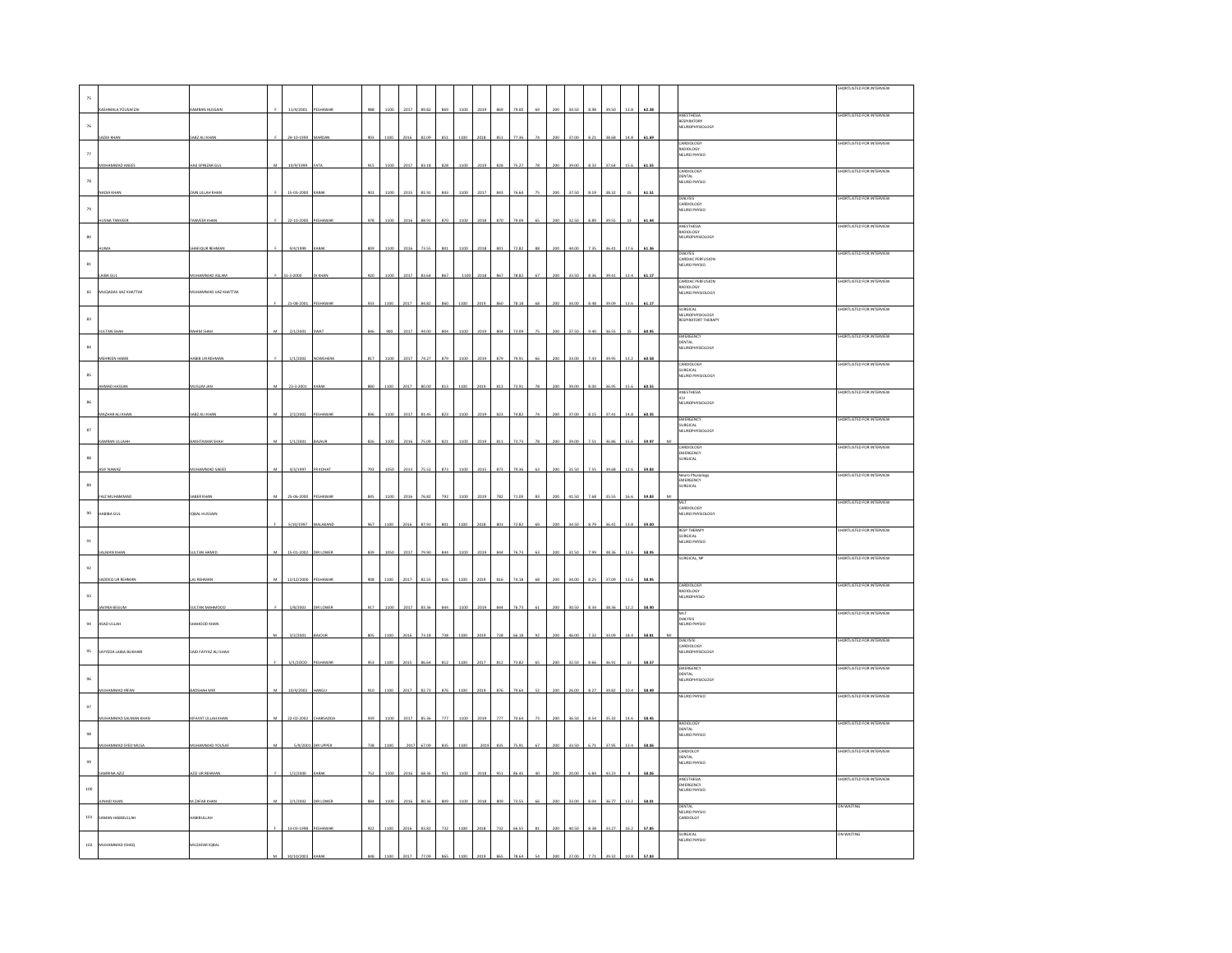|              |                         |                       |                |                      |                    |     |      |      |           |     |      |      |     |       |    |                |       |      |       |      |       | WAITING                                                              |
|--------------|-------------------------|-----------------------|----------------|----------------------|--------------------|-----|------|------|-----------|-----|------|------|-----|-------|----|----------------|-------|------|-------|------|-------|----------------------------------------------------------------------|
| 103          |                         |                       |                |                      |                    |     |      |      |           |     |      |      |     |       |    |                |       |      |       |      |       | NEURO PHYSIOLOGY<br>MLT<br>RESPIRATORY THERAPY                       |
| 104          | MALIK ABDUL MAJID KHAN  | <b>IUHAMMAD SIYAF</b> | M              | 12/12/2002           | HARSADDA           | 882 | 1100 | 2017 | 80.18     | 792 | 1100 | 2019 |     | 72.00 | 69 | 200            | 34.50 | 8.02 | 36.00 | 13.8 | 57.82 | NEURO PHYSIO<br>ON WAITING                                           |
|              |                         | AQOUB KH              |                | 1/1/20               |                    |     |      |      |           |     |      |      |     |       |    |                |       |      |       |      |       | ON WAITING                                                           |
| 105          |                         |                       |                |                      |                    |     |      |      |           |     |      |      |     |       |    |                |       |      |       |      |       | MLT<br>CARD PERFUSION<br>NEURO PHYSIO                                |
|              | ABDUL RAZIO             | WWAR KHAN             |                | 1/3/2000             | <b>BAKZ</b>        |     |      |      |           |     |      |      |     |       |    |                | 34.00 |      | 6.11  |      | 57.74 | RESP THERAPY<br>SURGICAL<br>NEURO PHYSIO<br>ON WAITING               |
| $106\,$      | FAZLIMAULA              | MUHAMMAD NAWAB        | M              | 31-03-2001 MOHMAND   |                    | 791 | 1100 | 2016 | 71.91     |     | 1100 | 2019 |     | 67.09 |    |                | 42.00 |      | 33.55 |      | 57.54 | ON WAITING                                                           |
| 107          |                         |                       |                |                      |                    |     |      |      |           |     |      |      |     |       |    |                |       |      |       |      |       | DIALYSIS<br>EMERGENCY<br>EURO PHSIO                                  |
|              |                         | AHEED MUR             |                | 16-04-200            |                    |     |      |      |           |     |      |      |     |       |    |                |       |      |       |      | 57.4  | CARDIOLOGY<br>SURGICAL<br>NEURO PHYSIOLOGY<br>N WAITING              |
| 108          | HMAD USAMA              | <b>HANGIR KHAI</b>    |                | 13-01-2002           | ESHA               |     | 1100 | 2017 | 69.18     | w   | 1100 |      |     |       |    |                | 38.00 | 6.92 | 35.32 |      | 57.44 |                                                                      |
| $109\,$      |                         |                       |                |                      |                    |     |      |      |           |     |      |      |     |       |    |                |       |      |       |      |       | RESP THERAPY<br>EMERGENCY<br>NEURO PHYSIO<br>SURGICAL<br>ON WAITING  |
|              |                         |                       |                |                      |                    |     |      |      |           |     |      |      |     |       |    |                |       |      |       |      |       | MLT.<br>ON WAITING<br>RADIOLOGY                                      |
| $_{\rm 110}$ | <b>IR ULLAH KHA</b>     | AHD ULLAH KH          |                | 7/9/2001             |                    |     |      |      |           |     |      |      |     |       |    |                |       |      | 37.82 |      | 57.33 | NEUROPHYSIOLOGY                                                      |
| $^{\rm 111}$ |                         |                       |                |                      |                    |     |      |      |           |     |      |      |     |       |    |                |       |      |       |      |       | ON WAITING<br>MLT<br>NEURO PHYSIO                                    |
|              | FAO KHAI                | OHAR ALI KHA          |                | 14-8-2001            | INF                | 899 | 1100 | 2017 | 81.73     | 83  | 1100 |      | 839 | 76.2  |    |                | 27.00 | 8.1  | 38.14 | 10.8 | 57.11 | MLT<br>CARDIOLOGY<br>NEURO PHYSIOLOGY<br>ON WAITING                  |
| $^{\rm 112}$ | <b>BDUL AZIZ</b>        | <b>BOUL HAI</b>       |                | 12/4/1999            | SWABI              | 881 | 1100 | 2017 | 80.09     |     | 1100 | 2019 |     | 73.73 |    |                | 30.50 |      | 36.86 |      | 57.07 |                                                                      |
| 113          |                         |                       |                |                      |                    |     |      |      |           |     |      |      |     |       |    |                |       |      |       |      |       | ARDIAC PERFUSIONRESPIRATORY AND ICUNEURO<br><b>DN WAIT</b>           |
|              | <b>NUHAMMAD SOHAIB</b>  | <b>RAJ MUHAMMAI</b>   | $\overline{M}$ | 15/3/1999            | BAJAUAR AGENCY     | 843 | 110  | 2015 | 76.64     |     |      |      |     |       | εè |                | 34.50 |      |       |      |       | on Waiting                                                           |
| $114\,$      | MUHAMMAD TALAAY BIN ALI | MUHAMMAD ALI          | M              | 26-11-2000 PESHAWAR  |                    | 838 | 1100 | 2017 | 76.18     | 747 | 1100 | 2019 | 747 | 67.93 | 76 | 200            | 38.00 | 7.62 | 33.95 | 15.2 | 56.77 |                                                                      |
| $115\,$      |                         |                       |                |                      |                    |     |      |      |           |     |      |      |     |       |    |                |       |      |       |      |       | RESPIRATORY THERAPY<br>ON WAITING<br>SURGICAL<br>NEURO PHYSIOLOGY    |
|              | KAZIM ULLAH             | FAZAL E RABI          |                | 15-05-2000 CHARSADDA |                    | 839 | 1100 | 2017 | 76.27     |     | 110  | 201  |     |       |    | 200            | 31.50 |      | 36.50 |      | 56.73 | <b>RESP THERAPY</b><br>on Waiting                                    |
| 116          | ARIO ULLAH              | MAN ULLAH KHAI        | $\mathbf{M}$   |                      | DIR UPPER          |     |      | 2017 | 76 A      |     |      |      |     |       |    |                |       |      | is a  |      |       | SURGICAL<br>NEURO PHYSIO                                             |
| $_{\rm 117}$ |                         |                       |                | 26-01-2001           |                    |     |      |      |           |     |      |      |     |       |    |                |       |      |       |      |       | DENTAL<br>SURGICAL<br>NEURO PHYSIO<br>ON WAITING                     |
|              |                         | <b>JIRK</b>           |                | 15.3.20              |                    |     |      |      |           |     |      |      |     |       |    |                |       |      |       |      |       | ON WAITING<br>CARDIOLOGY                                             |
| 118          |                         | I MUHAMMAD K          |                | 14-03-2002           |                    |     |      |      |           |     |      |      |     |       |    |                |       |      | 87.SS |      | 56.4  | RADIOLOGY<br>NEURO PHYSIO                                            |
| 119          |                         |                       |                |                      | <b>JRRAM AGENC</b> |     |      | 201  |           |     |      |      |     |       |    |                |       |      |       |      |       | ON WAITING                                                           |
|              | ADAF FARAZ              | <b>ARFARAZ KHAI</b>   |                | 13-08-2001           | PESHAWAR           | 884 | 1100 | 2017 | $\sin 3i$ |     |      |      |     | m r   |    |                | an si | 8.04 | 36.14 | 12.7 | 56.37 | EMERGENCY<br>ON WAITING                                              |
| $120\,$      |                         |                       |                |                      |                    |     |      |      |           |     |      |      |     |       |    |                |       |      |       |      |       | :MENSENCT<br> URGICAL<br> EURO PHYSIO                                |
| $121\,$      |                         |                       |                |                      |                    |     |      |      |           |     |      |      |     |       |    |                |       |      |       |      |       | EMERGENCY<br>ON WAITING<br>RENAL DIALYSIS<br>NEUROPHYSIOLOGY         |
|              |                         | <b>MSTA</b>           |                | 4/1/200              |                    |     |      |      |           |     |      |      |     |       |    |                |       |      |       |      |       | ON WAITING                                                           |
|              |                         |                       |                |                      |                    |     |      |      |           |     |      |      |     |       |    |                |       |      |       |      |       | EMERGENCY<br>SURGICAL<br>NEURO PHYSIO                                |
| 122          |                         |                       |                |                      |                    |     |      |      |           |     |      |      |     |       |    |                |       |      |       |      |       |                                                                      |
|              | HAMZA AHMER             | AQAT ALI              |                | 16-01-2000           | PESHAWAR           | 781 | 1100 | 2016 | 71.0      |     | 110  | 2019 |     | 68.2  |    |                | 37.00 | 7.10 | 34.14 | 14.8 | 56.04 | ON WAITING                                                           |
| $123\,$      |                         |                       |                |                      |                    |     |      |      |           |     |      |      |     |       |    |                |       |      |       |      |       | DIALYSIS<br>CARDIOLOGY<br>NEURO PHYSIO                               |
|              | <b>ITA UR REHMAN</b>    | HANZADA               |                | 22-02-2002           |                    |     |      | 201  | 80.82     |     |      |      |     |       |    |                | 13.0  |      | 4.59  |      | 55.87 | DIALYSIS<br>ON WAITING<br>RADIOLOGY<br>DENTAL                        |
| 124          | MUHAMMAD UMAIR KHAN     | <b>SIOHA GAMMADIS</b> |                | 5/5/2000             | <b>ATA</b>         | 883 | 1100 | 2016 | 80.27     | 781 | 1100 |      |     | 71.4  | κ  | <sub>200</sub> | 30.00 | 8.03 | 35.73 |      | 55.75 | ABIOLOGY<br>W WAITING                                                |
| $125\,$      | MURAD UL HAQ            | ARIM UL HAQ           |                |                      |                    |     |      |      |           |     |      |      |     |       |    |                |       |      |       |      |       | CANULUGY<br>RESP THERAPY<br>RESP THERAPY<br>SURGICAL<br>NEURO PHYSIO |
|              |                         |                       | $_{\rm M}$     | 20-08-2001 DIRLOWER  |                    | 723 | 1100 | 2018 | 65.73     | 746 | 1100 | 2019 |     | 67.82 | 76 | 200            | 38.00 | 6.57 | 33.91 | 15.2 | 55.68 | RENAL DIALYSIS NEUROPHYSIOLOGY RESPIRATORY THERAPY<br>ON WAITING     |
| 126          |                         | HAMMAD NAI            |                | 31/3/200             |                    |     |      |      |           |     |      |      |     |       |    |                |       |      |       |      |       |                                                                      |
| $127\,$      |                         |                       |                |                      |                    |     |      |      |           |     |      |      |     |       |    |                |       |      |       |      |       | NEURO PHYSIO<br>on Waiting<br>DIALYSIS<br>EMERGENCY                  |
|              | SAN WAHAR               | BDUL WAHA             |                | 2/4/2002             |                    |     |      |      |           |     |      |      |     |       |    |                |       |      | e a   |      |       | WESTHESIA<br><b>ON WAITING</b>                                       |
| 128          | <b>YED USMAN SHAR</b>   | SYED DILAWAR SHAH     | ${\mathsf M}$  | 10/1/2001            |                    |     | 110  | 2016 | 82.64     |     |      |      |     |       |    |                | 34.50 |      |       |      |       | DENTAL<br>NEURO PHYSIO                                               |
| $129\,$      |                         |                       |                |                      |                    |     |      |      |           |     |      |      |     |       |    |                |       |      |       |      |       | ON WAITING<br>DIALYSIS<br>EMERGENCY<br>EURO PHSIO                    |
|              |                         |                       |                |                      |                    |     |      |      |           |     |      |      |     |       |    |                |       |      |       |      |       |                                                                      |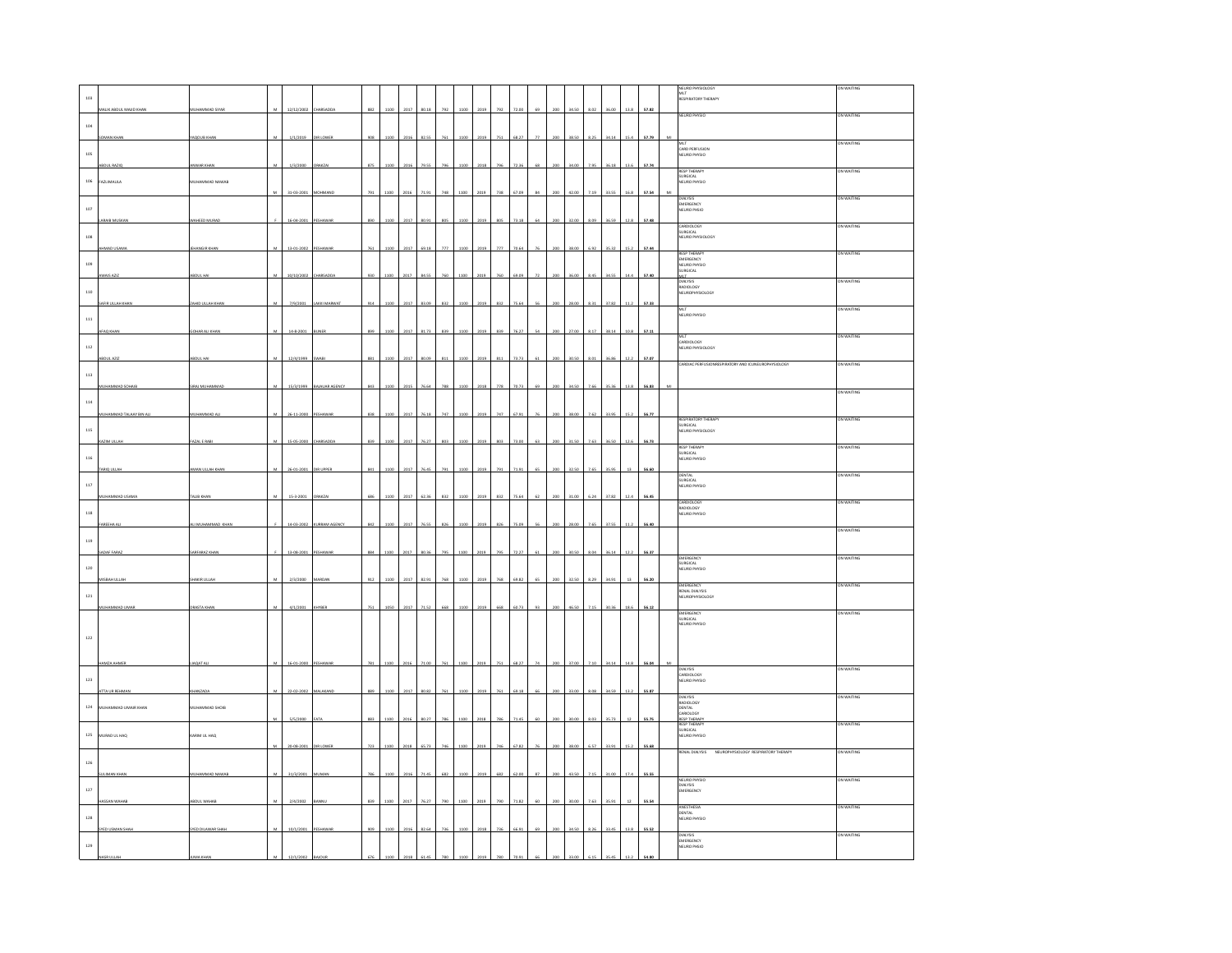|              |                      |                             |                           |                                        |                              |                 |      |      |                                                                                                                                                                                                                                                                                                                                                                                                                |     |                         |      |     |       |                    |              |      |       |                                                                                                                         |       | Cardiology<br>Surgical<br>Neuro Physiology                | ON WAITING  |
|--------------|----------------------|-----------------------------|---------------------------|----------------------------------------|------------------------------|-----------------|------|------|----------------------------------------------------------------------------------------------------------------------------------------------------------------------------------------------------------------------------------------------------------------------------------------------------------------------------------------------------------------------------------------------------------------|-----|-------------------------|------|-----|-------|--------------------|--------------|------|-------|-------------------------------------------------------------------------------------------------------------------------|-------|-----------------------------------------------------------|-------------|
| 130          |                      |                             |                           |                                        |                              |                 |      |      |                                                                                                                                                                                                                                                                                                                                                                                                                |     |                         |      |     |       |                    |              |      |       |                                                                                                                         |       |                                                           |             |
|              | <b>ISSAN BASREE</b>  | MHS LAT THAN                |                           | 5/6/2001                               |                              |                 |      | 2017 | 78.82                                                                                                                                                                                                                                                                                                                                                                                                          |     |                         |      |     | 69.27 |                    |              |      | 34.6  |                                                                                                                         | 54.52 | EMEREGNCY                                                 | ON WAITING  |
| $_{\rm 131}$ |                      |                             |                           |                                        |                              |                 |      |      |                                                                                                                                                                                                                                                                                                                                                                                                                |     |                         |      |     |       |                    |              |      |       |                                                                                                                         |       | RESPIRATORY THERAPY & ICU<br>NEUROPHYSIOLOGY              |             |
|              |                      |                             |                           |                                        |                              |                 |      |      |                                                                                                                                                                                                                                                                                                                                                                                                                |     |                         |      |     |       |                    |              |      |       |                                                                                                                         |       |                                                           |             |
|              |                      |                             |                           |                                        |                              |                 |      |      |                                                                                                                                                                                                                                                                                                                                                                                                                |     |                         |      |     |       |                    |              |      |       |                                                                                                                         |       | <b>EMEGENCY</b><br>RESP THERAPY                           | on Waiting  |
| $132\,$      |                      |                             |                           |                                        |                              |                 |      |      |                                                                                                                                                                                                                                                                                                                                                                                                                |     |                         |      |     |       |                    |              |      |       |                                                                                                                         |       | NEURO PHYSIO                                              |             |
|              | <b>AFI AHMAI</b>     | HMAD SAEED KHAM             |                           | 16-04-2000                             |                              |                 |      |      |                                                                                                                                                                                                                                                                                                                                                                                                                |     |                         |      |     |       |                    |              |      |       |                                                                                                                         | 54.34 |                                                           | ON WAITING  |
| 133          | AMIR RAZA            | <b>SIKANDAR ALI SHAH</b>    |                           |                                        |                              |                 |      |      |                                                                                                                                                                                                                                                                                                                                                                                                                |     |                         |      |     |       |                    |              |      |       |                                                                                                                         |       | DIALYSIS<br>SURGICAL<br>NEUROPHYSIOLOGY                   |             |
|              |                      |                             |                           | 28-08-2000                             | PESHAWAI                     |                 | 110  | 201  | 6.18                                                                                                                                                                                                                                                                                                                                                                                                           |     |                         |      |     |       |                    |              |      |       |                                                                                                                         |       |                                                           | ON WAITING  |
| $^{\rm 134}$ |                      |                             |                           |                                        |                              |                 |      |      |                                                                                                                                                                                                                                                                                                                                                                                                                |     |                         |      |     |       |                    |              |      |       |                                                                                                                         |       | DIALYSIS<br>RADIOLOGY<br>NEUROPHYSIOLOGY                  |             |
|              |                      | HID RAZ                     |                           | 1/1/2000                               |                              |                 |      |      |                                                                                                                                                                                                                                                                                                                                                                                                                |     |                         |      |     |       |                    |              |      |       |                                                                                                                         |       |                                                           |             |
|              |                      |                             |                           |                                        |                              |                 |      |      |                                                                                                                                                                                                                                                                                                                                                                                                                |     |                         |      |     |       |                    |              |      |       |                                                                                                                         |       | CARDIOLOGY<br>EMERGENCY<br>NEUROPHYSIO                    | <b>WAIT</b> |
| 135          |                      |                             |                           |                                        |                              |                 |      |      |                                                                                                                                                                                                                                                                                                                                                                                                                |     |                         |      |     |       |                    |              |      |       |                                                                                                                         |       |                                                           |             |
|              | <b>URA IRRAHI</b>    | <b>IBRAHIN</b>              |                           | 28-3-2000                              |                              | 803             |      |      |                                                                                                                                                                                                                                                                                                                                                                                                                |     |                         |      |     |       |                    |              |      | 322   |                                                                                                                         | 53.77 |                                                           | ON WAITING  |
| 136          |                      |                             |                           |                                        |                              |                 |      |      |                                                                                                                                                                                                                                                                                                                                                                                                                |     |                         |      |     |       |                    |              |      |       |                                                                                                                         |       | SURGICAL<br>EMERGENCY<br>NEURO PHYSIO                     |             |
|              |                      |                             |                           |                                        |                              |                 |      |      |                                                                                                                                                                                                                                                                                                                                                                                                                |     |                         |      |     |       |                    |              |      |       |                                                                                                                         |       |                                                           |             |
|              |                      |                             |                           |                                        |                              |                 |      |      |                                                                                                                                                                                                                                                                                                                                                                                                                |     |                         |      |     |       |                    |              |      |       |                                                                                                                         |       | EMEREGNCY<br>SURGICAL<br>NEUROPHYSIOLOGY                  | ON WAITING  |
|              | 137 IRFAN ULLAH      | <b>ROFAT KHAN</b>           |                           |                                        |                              |                 |      |      |                                                                                                                                                                                                                                                                                                                                                                                                                |     |                         |      |     |       |                    |              |      |       |                                                                                                                         |       |                                                           |             |
|              |                      |                             |                           | 7/5/200                                |                              |                 | 1100 | 2017 |                                                                                                                                                                                                                                                                                                                                                                                                                |     | 110                     |      |     |       |                    |              |      | 35.6  | 0.2                                                                                                                     | 53.43 |                                                           | ON WAITING  |
| 138          |                      |                             |                           |                                        |                              |                 |      |      |                                                                                                                                                                                                                                                                                                                                                                                                                |     |                         |      |     |       |                    |              |      |       |                                                                                                                         |       | SURGICAL<br>NEURO PHSYIO<br>EMERGENCY                     |             |
|              | MIZA MEHMOOD         | <b><i>AKBAR MEHMOOD</i></b> |                           | 4/3/2000                               | ESH                          | 853             | 110  | 2017 | 77.59                                                                                                                                                                                                                                                                                                                                                                                                          | 73  | 110                     |      |     | 66.73 |                    |              |      | 33.36 |                                                                                                                         | 53.12 |                                                           |             |
|              |                      |                             |                           |                                        |                              |                 |      |      |                                                                                                                                                                                                                                                                                                                                                                                                                |     |                         |      |     |       |                    |              |      |       |                                                                                                                         |       | MLT<br>EMERGENCY<br>NEUROPHY                              | ON WAITING  |
| 139          |                      |                             |                           |                                        |                              |                 |      |      |                                                                                                                                                                                                                                                                                                                                                                                                                |     |                         |      |     |       |                    |              |      |       |                                                                                                                         |       |                                                           |             |
|              | AMID UR REHMAN       | AZAL REHMAN                 |                           | 15/5/2001                              | WA1                          |                 | 1100 | 2017 | 68.64                                                                                                                                                                                                                                                                                                                                                                                                          |     |                         |      |     | 68.93 |                    |              | 6.86 | 34.45 |                                                                                                                         | 52.72 | ESPIRATORY                                                | ON WA       |
| 140          |                      |                             |                           |                                        |                              |                 |      |      |                                                                                                                                                                                                                                                                                                                                                                                                                |     |                         |      |     |       |                    |              |      |       |                                                                                                                         |       |                                                           |             |
|              | WEEDA BIB            | ULAB SAID                   |                           | 1/8/2000                               | <b>DIR LOWER</b>             |                 |      | 2016 |                                                                                                                                                                                                                                                                                                                                                                                                                |     |                         |      |     | 64.7  |                    |              |      | 32.36 | 13.2                                                                                                                    | 52.67 |                                                           |             |
|              |                      |                             |                           |                                        |                              |                 |      |      |                                                                                                                                                                                                                                                                                                                                                                                                                |     |                         |      |     |       |                    |              |      |       |                                                                                                                         |       | CARDIOLOGY<br>NEURO PHYSIO<br>EMERGENCY                   | ON WAITING  |
| $141\,$      |                      |                             |                           |                                        |                              |                 |      |      |                                                                                                                                                                                                                                                                                                                                                                                                                |     |                         |      |     |       |                    |              |      |       |                                                                                                                         |       |                                                           |             |
|              | <b>AYAT ULLAH</b>    | HULAM MUHAMMAD              | M                         | 7/10/1999                              | ATA                          | 777             | 110  | 2015 | 70.64                                                                                                                                                                                                                                                                                                                                                                                                          | 781 | 110                     |      |     | 70.73 |                    |              | 7.01 | 35.36 | 10.2                                                                                                                    | 52.63 |                                                           | ON WAITING  |
| $_{\rm 142}$ |                      |                             |                           |                                        |                              |                 |      |      |                                                                                                                                                                                                                                                                                                                                                                                                                |     |                         |      |     |       |                    |              |      |       |                                                                                                                         |       | DENTAL<br>NEURO PHY<br>EMERGENCY                          |             |
|              | <b>SUBHAN ULLAH</b>  | ARHAT ULLAH                 | M                         | 14/4/2000                              |                              | 855             | 1100 | 2016 | 77.73                                                                                                                                                                                                                                                                                                                                                                                                          |     | 1100                    | 2018 |     | 69.64 |                    |              | 7.77 | 34.82 |                                                                                                                         | 52.59 |                                                           |             |
|              | 143 NASEEMA NAZ      | <b>DAWAR KHAN</b>           |                           |                                        |                              |                 |      |      |                                                                                                                                                                                                                                                                                                                                                                                                                |     |                         |      |     |       |                    |              |      |       |                                                                                                                         |       | .<br>ARDIAC PERFUSIONSURGICALNEUROPHYSIOLOGY              | ON WAITING  |
|              |                      |                             |                           | 8/10/1998                              |                              |                 |      |      |                                                                                                                                                                                                                                                                                                                                                                                                                |     |                         |      |     |       |                    |              |      |       |                                                                                                                         |       |                                                           |             |
|              |                      |                             |                           |                                        |                              |                 |      |      |                                                                                                                                                                                                                                                                                                                                                                                                                |     |                         |      |     |       |                    |              |      |       |                                                                                                                         |       | CARDIAC PERFUSION SURGICALNEUROI                          | ON WAITING  |
| $^{\rm 144}$ | SHAFEEQ MUHAMMAD     | <b>IR MUHAMMMAD</b>         |                           |                                        |                              |                 |      |      |                                                                                                                                                                                                                                                                                                                                                                                                                |     |                         |      |     |       |                    |              |      |       |                                                                                                                         |       |                                                           |             |
|              |                      |                             |                           | 16/12/1999                             | FR KOH                       | 728             |      |      |                                                                                                                                                                                                                                                                                                                                                                                                                |     |                         |      |     |       |                    |              |      |       |                                                                                                                         | 52.4  | EMERGENCY                                                 | ON WAITING  |
|              | 145 GOHAR ALI        | TAAJ MUHAMMAD KHAN          |                           |                                        |                              |                 |      |      |                                                                                                                                                                                                                                                                                                                                                                                                                |     |                         |      |     |       |                    |              |      |       |                                                                                                                         |       | NP<br>NP<br>RESP THERAPY                                  |             |
|              |                      |                             |                           |                                        |                              |                 |      |      |                                                                                                                                                                                                                                                                                                                                                                                                                |     | 1100                    | 2018 |     | 64.18 |                    |              |      |       |                                                                                                                         |       |                                                           |             |
|              |                      |                             |                           | M 20-3-2000 BUNER<br>M 02/01/2002 SWAT |                              | 834<br>833 1100 | 1050 |      | $\begin{array}{r@{\hspace{1em}}c@{\hspace{1em}}c@{\hspace{1em}}c@{\hspace{1em}}c@{\hspace{1em}}c@{\hspace{1em}}c@{\hspace{1em}}c@{\hspace{1em}}c@{\hspace{1em}}c@{\hspace{1em}}c@{\hspace{1em}}c@{\hspace{1em}}c@{\hspace{1em}}c@{\hspace{1em}}c@{\hspace{1em}}c@{\hspace{1em}}c@{\hspace{1em}}c@{\hspace{1em}}c@{\hspace{1em}}c@{\hspace{1em}}c@{\hspace{1em}}c@{\hspace{1em}}c@{\hspace{1em}}c@{\hspace{1em$ | 706 | 738 1100 2019 738 67.09 |      | 706 |       | 61<br>54 200 27.00 | 200<br>30.50 |      |       | $\begin{array}{c cccc} 7.94 & 32.09 & 12.2 & \textbf{52.23} \\ \hline 7.57 & 33.55 & 10.8 & \textbf{51.92} \end{array}$ |       | SURGICAL<br>DIALYSIS                                      | ON WAITING  |
|              | HAROON RASHID        | LIA KANHAL                  |                           |                                        |                              |                 |      |      |                                                                                                                                                                                                                                                                                                                                                                                                                |     |                         |      |     |       |                    |              |      |       |                                                                                                                         |       | NEUROPHYSIOLOGY                                           |             |
| 146          |                      |                             |                           |                                        |                              |                 |      |      |                                                                                                                                                                                                                                                                                                                                                                                                                |     |                         |      |     |       |                    |              |      |       |                                                                                                                         |       |                                                           |             |
|              |                      |                             |                           |                                        |                              |                 |      |      |                                                                                                                                                                                                                                                                                                                                                                                                                |     |                         |      |     |       |                    |              |      |       |                                                                                                                         |       |                                                           |             |
|              |                      |                             |                           |                                        |                              |                 |      |      |                                                                                                                                                                                                                                                                                                                                                                                                                |     |                         |      |     |       |                    |              |      |       |                                                                                                                         |       | URGICAL, NP                                               | ON WAITING  |
| $_{\rm 147}$ |                      |                             |                           | 30-3-200                               |                              |                 |      |      |                                                                                                                                                                                                                                                                                                                                                                                                                |     |                         |      |     |       |                    |              |      |       |                                                                                                                         |       |                                                           |             |
|              |                      |                             |                           |                                        |                              |                 |      |      |                                                                                                                                                                                                                                                                                                                                                                                                                |     |                         |      |     |       |                    |              |      |       |                                                                                                                         |       | EMERGENCY                                                 | ON WAITING  |
| $_{\rm 148}$ |                      |                             |                           |                                        |                              |                 |      |      |                                                                                                                                                                                                                                                                                                                                                                                                                |     |                         |      |     |       |                    |              |      |       |                                                                                                                         |       | EMENGENCT<br>RESPIRATORY THERAPY & ICU<br>NEUROPHYSIOLOGY |             |
|              | <b>IUDASSIR KHAN</b> | HAILQALANDAR SHAH           |                           | 21/3/2001                              | PESHAWAF                     |                 |      | 2016 |                                                                                                                                                                                                                                                                                                                                                                                                                |     |                         |      |     |       |                    |              |      | 33.73 |                                                                                                                         | 51.47 |                                                           | ON WAITING  |
| $149\,$      |                      |                             |                           |                                        |                              |                 |      |      |                                                                                                                                                                                                                                                                                                                                                                                                                |     |                         |      |     |       |                    |              |      |       |                                                                                                                         |       | MLT<br>SURGICAL<br>NEUROPHYSIO                            |             |
|              | FARMAN III LAH       | <b>AMIN KHA</b>             | $\boldsymbol{\mathsf{M}}$ | 3/15/2002                              | <b>FATA RAIMIR</b>           |                 |      | 2017 | co ni                                                                                                                                                                                                                                                                                                                                                                                                          |     |                         |      |     |       |                    |              |      |       |                                                                                                                         | 51.24 |                                                           |             |
|              |                      |                             |                           |                                        |                              |                 |      |      |                                                                                                                                                                                                                                                                                                                                                                                                                |     |                         |      |     |       |                    |              |      |       |                                                                                                                         |       |                                                           | ON WAITING  |
| $150\,$      | MUHAMMAD ABUBAKKAR   | <b>AZALI KARIM KHAN</b>     |                           |                                        |                              |                 |      |      |                                                                                                                                                                                                                                                                                                                                                                                                                |     |                         |      |     |       |                    |              |      |       |                                                                                                                         |       | RADIOLOGY<br>SURGICAL<br>NEURO PHYSIO                     |             |
|              |                      |                             |                           | 1/2/2001                               | <b><i><u>OWSHERA</u></i></b> | 773             | 1101 |      | 20.27                                                                                                                                                                                                                                                                                                                                                                                                          |     |                         |      |     |       |                    |              |      |       |                                                                                                                         |       |                                                           | ON WAITING  |
| 151          |                      |                             |                           |                                        |                              |                 |      |      |                                                                                                                                                                                                                                                                                                                                                                                                                |     |                         |      |     |       |                    |              |      |       |                                                                                                                         |       | DIALYSIS<br>RESPIRATORY HTERAPY & ICU<br>RADIOLOGY        |             |
|              | VZA ISHFAC           | UHAMMAD ISHFAQ              |                           | 2/12/200                               |                              |                 |      |      |                                                                                                                                                                                                                                                                                                                                                                                                                |     |                         |      |     |       |                    |              |      |       |                                                                                                                         |       |                                                           |             |
|              |                      |                             |                           |                                        |                              |                 |      |      |                                                                                                                                                                                                                                                                                                                                                                                                                |     |                         |      |     |       |                    |              |      |       |                                                                                                                         |       | DIALYSIS<br>EMERGENCY                                     | ON WAITING  |
|              | 152 MARU AFZAL       | <b>JUHAMMAD AFZAL KHAN</b>  |                           |                                        |                              |                 |      |      |                                                                                                                                                                                                                                                                                                                                                                                                                |     |                         |      |     |       |                    |              |      |       |                                                                                                                         |       | NEURO PHSIO                                               |             |
|              |                      |                             |                           |                                        |                              |                 |      |      |                                                                                                                                                                                                                                                                                                                                                                                                                |     |                         |      |     |       |                    |              |      |       |                                                                                                                         |       | URGICAL, NP                                               | ON WAITING  |
| $153\,$      | MANSOOR AHMAD        | MANZOOR AHMAD               |                           |                                        |                              |                 |      |      |                                                                                                                                                                                                                                                                                                                                                                                                                |     |                         |      |     |       |                    |              |      |       |                                                                                                                         |       |                                                           |             |
|              |                      |                             |                           | 26-2-2001                              | PESHA                        |                 |      | 201  | 78.4                                                                                                                                                                                                                                                                                                                                                                                                           |     |                         |      |     |       |                    |              |      |       |                                                                                                                         | 50.4  |                                                           |             |
|              |                      |                             |                           |                                        |                              |                 |      |      |                                                                                                                                                                                                                                                                                                                                                                                                                |     |                         |      |     |       |                    |              |      |       |                                                                                                                         |       |                                                           | ON WAITING  |
| 154          | MUHAMMAD HARIS       | HAJI MUMTAZ ALI             |                           |                                        |                              |                 |      |      |                                                                                                                                                                                                                                                                                                                                                                                                                |     |                         |      |     |       |                    |              |      |       |                                                                                                                         |       | RESP THERAPY<br>DIALYSIS<br>NEURO PHYSIO                  |             |
|              |                      |                             |                           | 25-04-2001                             |                              |                 |      |      |                                                                                                                                                                                                                                                                                                                                                                                                                |     |                         |      |     |       |                    |              |      |       |                                                                                                                         |       |                                                           | ON WAITING  |
| 155          |                      |                             |                           |                                        |                              |                 |      |      |                                                                                                                                                                                                                                                                                                                                                                                                                |     |                         |      |     |       |                    |              |      |       |                                                                                                                         |       | DIALYSIS<br>EMERGENCY<br>NEURO PHSIO                      |             |
|              |                      |                             |                           |                                        |                              |                 |      |      |                                                                                                                                                                                                                                                                                                                                                                                                                |     |                         |      |     |       |                    |              |      |       |                                                                                                                         |       |                                                           |             |
|              |                      |                             |                           |                                        |                              |                 |      |      |                                                                                                                                                                                                                                                                                                                                                                                                                |     |                         |      |     |       |                    |              |      |       |                                                                                                                         |       |                                                           | ON WAITING  |
| $156\,$      |                      |                             |                           |                                        |                              |                 |      |      |                                                                                                                                                                                                                                                                                                                                                                                                                |     |                         |      |     |       |                    |              |      |       |                                                                                                                         |       | EMERGENCY<br>RESPIRATORY THERAPY<br>NEURO PHYSIOLOGY      |             |
|              | HOIAB AKHTAR         | AHIB SHAI                   |                           | 1/1/2001                               |                              |                 |      |      |                                                                                                                                                                                                                                                                                                                                                                                                                |     |                         |      |     |       |                    |              |      |       |                                                                                                                         |       |                                                           | ON WAITING  |
| $157\,$      | MUHAMMAD TAHIR       | HER MUHAMMAD                |                           |                                        |                              |                 |      |      |                                                                                                                                                                                                                                                                                                                                                                                                                |     |                         |      |     |       |                    |              |      |       |                                                                                                                         |       | CARDIAC PERFUSION<br>SURGICAL<br>NEURO PHYSIO             |             |